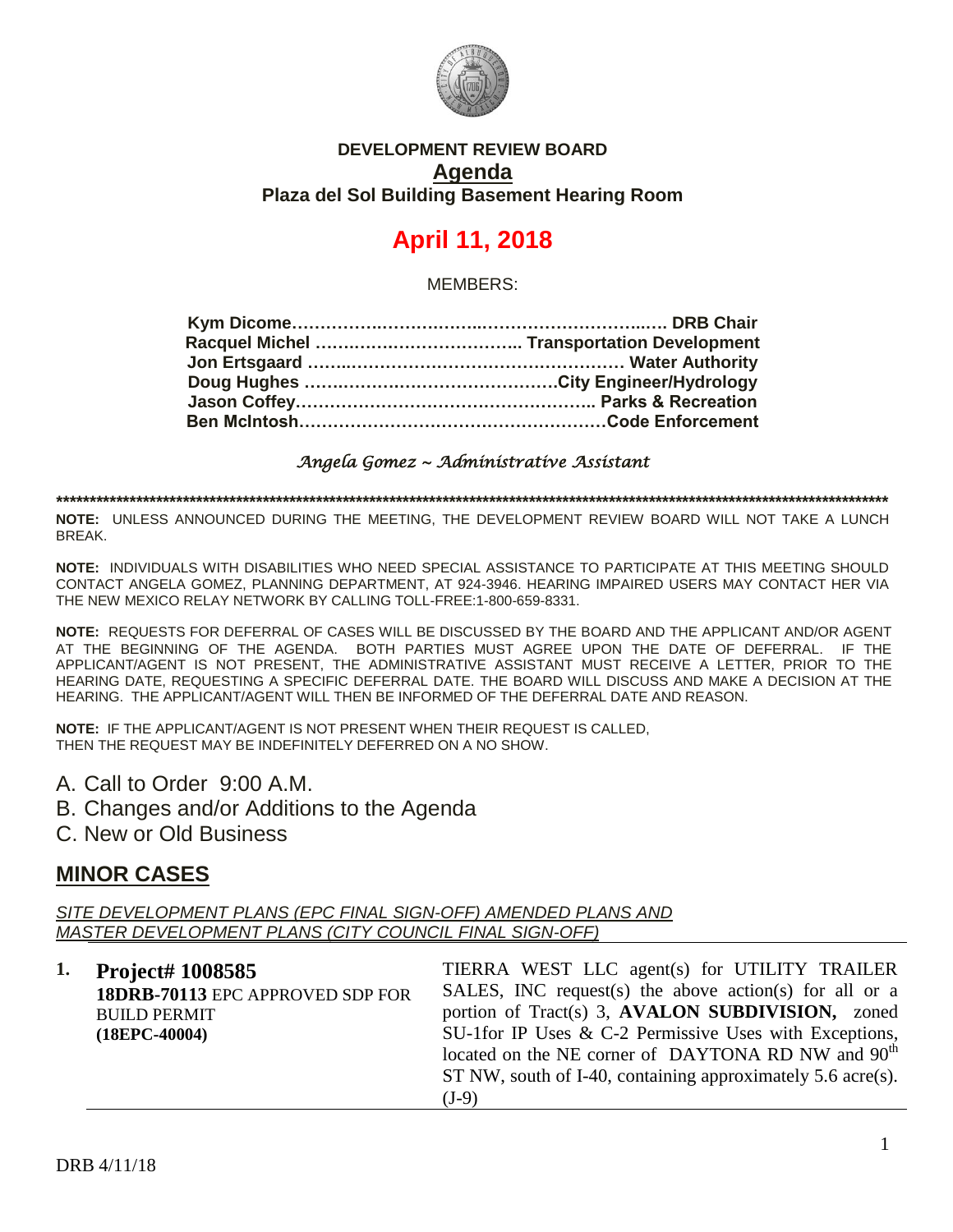| 2. | <b>Project# 1008830</b><br>18DRB-70118 AMENDED SDP FOR BP<br>$(11EPC-40073)$                          | THE GROUP agent(s) for NAZISH LLC request(s) the<br>above action(s) for all or a portion of $\text{Tract}(s)$ 3E, <b>TOWN</b><br>OF ATRISCO GRANT Unit(s) A, zoned SU-1 for C-2<br>Uses and Campground, excluding Package Liquor Sales,<br>located on VOLCANO RD NW between 98TH NW ST and<br>102ND ST NW containing approximately 5.8 acre(s). (K-8) |
|----|-------------------------------------------------------------------------------------------------------|-------------------------------------------------------------------------------------------------------------------------------------------------------------------------------------------------------------------------------------------------------------------------------------------------------------------------------------------------------|
| 3. | Project# 1011573<br>18DRB-70114 MINOR - SDP FOR<br><b>BUILDING PERMIT</b>                             | VITALITY WORKS request(s) the above action(s) for all or<br>a portion of Lot(s) 1, Block(s) 0, ATRISCO BUSINESS<br>PARK UNIT 2, zoned SU-1For Planned Industrial Park,<br>located on BLUEWATER RD NW between OLIVER ROSS<br>DR NW and UNSER BLVD NW containing approximately<br>20 acre(s). $(K-10)$                                                  |
| 4. | <b>Project# 1011435</b><br>18DRB-70024 EPC APPROVED SDP FOR<br><b>BUILD PERMIT</b><br>$(17EPC-40059)$ | SCOTT ANDERSON agent(s) for KEITH GRIEGO<br>request(s) the above action(s) for all or a portion of $Lot(s)$<br>A-1-A, FINELAND DEVELOPMENT, zoned SU-1 for<br>C-1 Uses, located on CROWN RD NW and FINELAND<br>DR NW containing approximately $1.2$ acre(s).<br>$(A-11)$<br>[deferred from 1/31/18]                                                   |

*MINOR PLATS, FINAL (MAJOR) PLATS, AMENDED PLATS AND PLANS*

| 5. | <b>Project# 1011480</b><br><b>18DRB-70119 SIDEWALK VARIANCE</b><br>18DRB-70016 MINOR - PRELIMINARY/<br>FINAL PLAT APPROVAL [De.f on 1/24/18] | ARCH + PLAN LAND USE CONSULTANTS agent(s) for<br>LEIGH RYAN/GUTIERREZ RVT request(s) the above<br>action(s) for all or a portion of Lot(s) 42, 43, & 44,<br><b>OXBOW BLUFF,</b> zoned SU-3, located on CINNAMON<br>TEAL LA NW between MORNING DOVE LA NW and<br>RIO GRANDE RIVER containing approximately 2 acre(s).<br>$(G-11)$ |
|----|----------------------------------------------------------------------------------------------------------------------------------------------|----------------------------------------------------------------------------------------------------------------------------------------------------------------------------------------------------------------------------------------------------------------------------------------------------------------------------------|
| 6. | <b>Project# 1011486</b><br>18DRB-70102 MINOR - PRELIMINARY/<br>FINAL PLAT APPROVAL                                                           | ED PASCHICH request(s) the above action(s) for all or a<br>portion of Lot(s) 15, 16, 17 & 18, Block(s) 41, <b>PEREA</b><br><b>ADDITION, zoned SU-2/DNA-SF, located on 14TH ST</b><br>NW between GRANITE AVE NW and MARBLE AVE<br>NW containing approximately .439 acre(s). $(J-13)$                                              |
| 7. | <b>Project# 1000965</b><br>18DRB-70104 EXT OF SIA FOR TEMP<br>DEFR SDWK CONST                                                                | ANDALUCIA DEVELOPMENT request(s) the above<br>action(s) for all or a portion of VALLE PARAISO @<br>ANDALUCIA AT LA LUZ zoned SU-1/PRD 5 DW/A,<br>located on COORS BLVD NW between CAMINO VALLE<br>TRAIL and LOWER CORRALES RIVERSIDE containing<br>approximately 30.6152 acre(s). $(F-11 \& 12)$                                 |